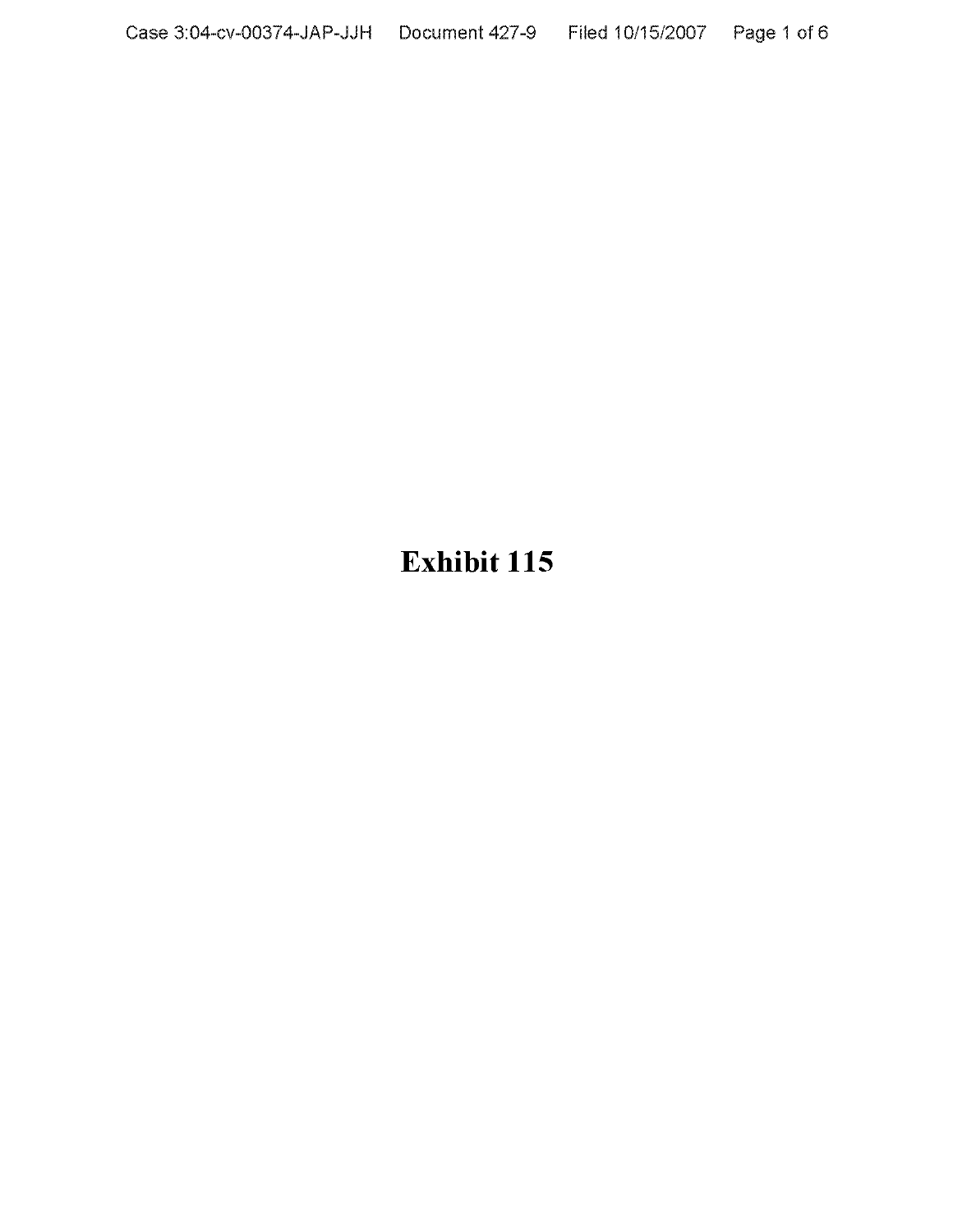From: To: CC: BCC: Sent Date: Received Date: Subject: Simon, Grigore G SIEP-SDAN·AM Newbeny, Derek D SlEP·EPT-DE Hines, Ian IM SIEP-EPT-DE; Inglis, Robert RB SIEP-SDAN-AM; Smits, WouterWG SIEP-SDAN-AM 2001-11-0809:31:48.000 2001-11-0809:33:43.000 RE: URGENT ACTION REQUIRED

Attachments:

#### Derek,

Thank for your message and phone discussion yesterday. Ithink that I have captured most of your points in the message to Chris. Thanks once again for your help. I am looking forward a successful VAR3 and the first development in the Block!

#### Cheers, Grigore.

> ----- Original Message-

- > From: Newberry, Derek D. *fl77291*
- :;. Sent: 07 November 2001 14:56
- > To: Simon, Grigore G.
- > Cc: Hines, Ian I. /777319; Inglis, Robert R.B.; Smits, Wouter W.G.
- :>0 Subject: RE: URGENT ACTION REQUIRED

 $\overline{a}$ >

:> Grigore,

:>

> As per our discussion, please find detailed below the targets

- >for the block 18 01.01.2002 reserves booking and how this
- > relates to the questions raised by EPG:

>

- :> Q1: VVhat reserves booking (oil and gas) for 2001 is nearly a
- :> sure thing (85% confidence). .
- :> As per the proposed strategy document (Proposed Strategy for
- > Angola Block 18 reserves Booking 01.01.2002, issued July
- :> 2001) it is intended that Shell will complete an internal
- :> technical evaluation to support a reserves booking on the
- :> Southern fields comprising the following reservoir segments:

:>

**ID 801-031-0061 REMOV EXHIBIT**

CONFIDENTIAL

912431

SMJ00039039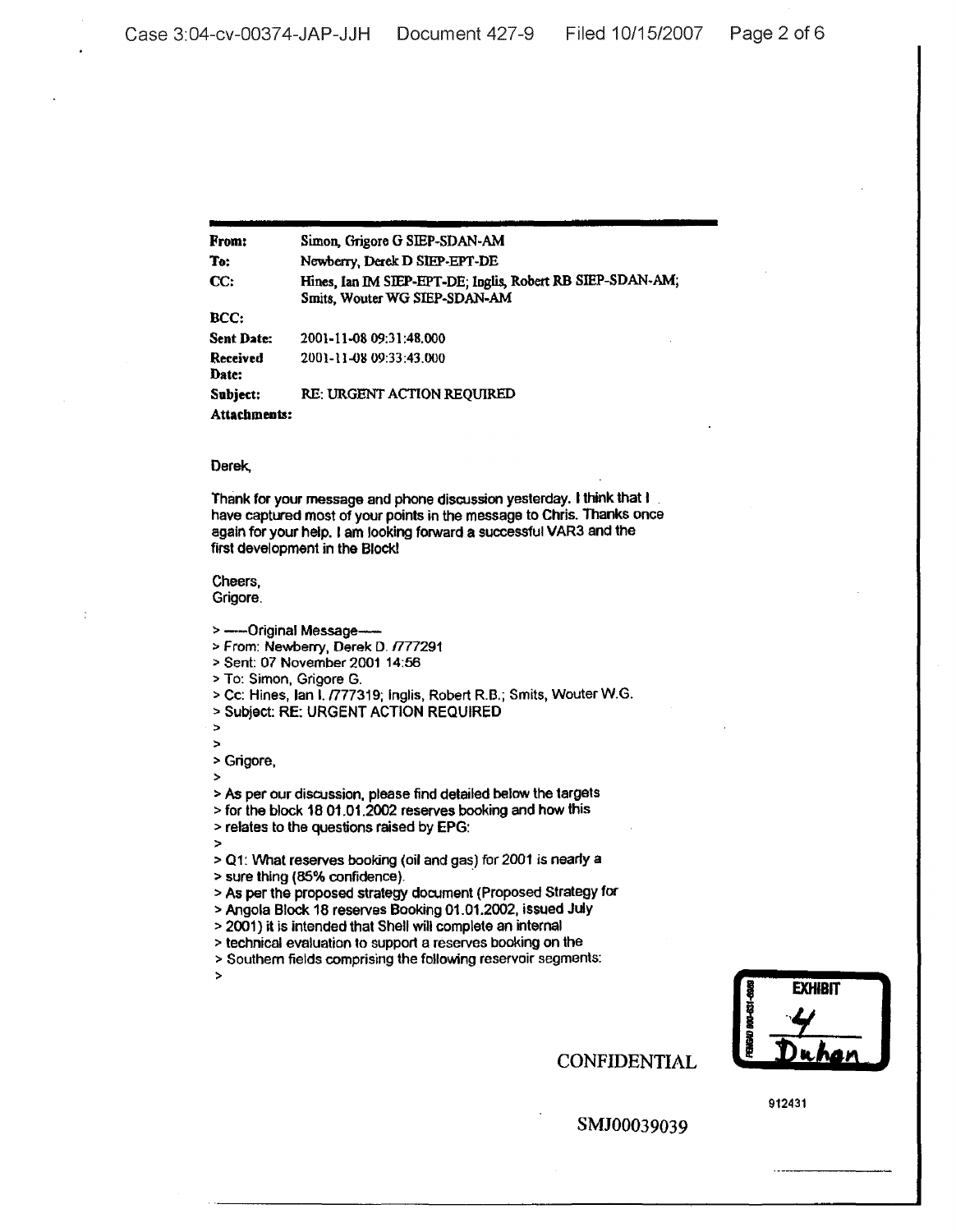> - Plutonio Olig 73

> - Plutonio Olig 72

> - Cobalto Olig *73174*

> Cobalto Olig 72

>

> The P85 resource base associated with these segments is in :> the order of 270 million barrels, hence an incremental 100+

> million barrels (100% JV) can be booked over and above the

> 164 million barrels (100% JV) booked 01.01.2001.

> > Bottom line - An incremental Shell share booking of 50

:> million barrels for the 01.01.2002 reserves booking. :>

:> 02: What additional reserves bookings are possible if we are > prepared to utilise every bit of grey in the rules (example

:> SPDC T4/5 gas).

> As with last years reserves booking, this years reserves

> booking Will already Involve utilisation of the grey in the

> rules ie/ A development concept for the Southern Fields

:> different from the concept that will be the focus ofVAR3,

> Gas solution that doesn't involve re-injection into Plutonio

> Olig 73 etc. As a consequence moving into the grey will not :> add any incremental reserves over and above the case detailed

:> in response to 01.

:> Bottom Line - No additional reserves over and above the 50 :> million barrels as detailed in response to 01.

:>

:>

:>

> 03: What additional reserves booking would really require

:> luck beyond our control, although we will obviously do

> whatever we can (15% confidence) (example Brazil).

> The aspiration scenario for Block 18 would be the booking of

:> pa5 volumes on the five fields that comprise the duster

> development. To realise this aspiration would require the following:

> - Successful passage through VAR3.

:> - Reserves Auditors would accepUendorse the booking based on

:> the bp technical evaluation.

:> - Although the volumes for Galio, Cromio & Paladio would be

> based on the bp evaluation, it would still reqUire work by

> the Shell technical teaml for example bp qoute POO volumes

:> where as we book on P8S.

:>

> Bottom Line - The bp P90 resource base for the duster

> development is 453 million barrels (100% JV), hence the

:> maximum incremental reserves booking could be 140 million

# CONFIDENTIAL

912431

## SMJ00039040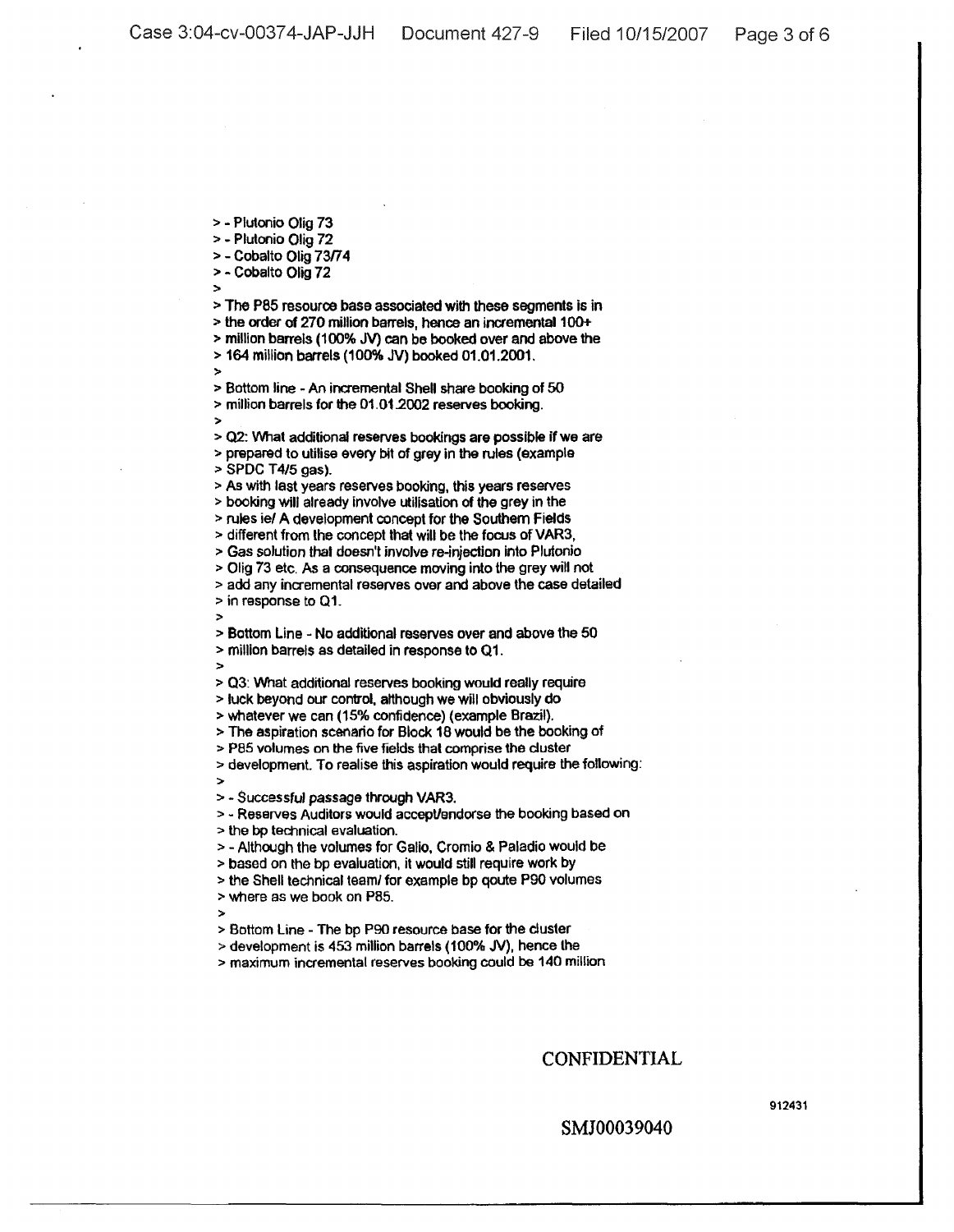> barrels Shell share (453 - 01.01.2001 booking of 164). :>

> It should be noted that if a full field booking is realised

:> as of 01.01.2002 then it is unlikely that any additional

> reserves could be realised for 01.01.2003. The above volumes

:> are in line with the numbers that you have proposed to share

:> with EPG. If you have any questions please give me a call >

> Cheers.

> Derek

> ---- Original Message-

> From: Simon, Grigore G SIEP-SDAN-AM

> Sent: Wednesday, November 07, 2001 7:10 AM

:> To: Newberry, Derek 0 SIEP-EPT-DE

> Cc: Hines, lan IM SIEP-EPT-DE; Inglis, Robert RB SIEP-5DAN-AM; Smits,

> Wouter WG SIEP-SDAN-AM

> Subject: RE: URGENT ACTION REQUIRED

> >

> Derek,

:>

> Actually, I propose to consider the P85 (or P50, but not P15 as

:> mentioned in my previous e-mail) case for the Paladio-Galio

> as an upside

:> P15 case for question 03. Using the July figures from you: 69MMbbls in

:> Galio and 64Mmbbls in Paladio (PBS, 35%RF), It means that in the P15

:> case we can bOok whatever is the result for Q2 plus about

> 60Mmbbls Shell

> share. Please give me a call to discuss.

:> Grigore

:>

>

> > -----Original Message-

> > From: SIMON, GRIGORE G.

> > Sent: 07 November 2001 10:15

> > To: NEWBERRY, DEREK D. /SIEP /EPT-DE /777291

> > Cc: HINES, IAN I. /SIEP /EPT-DE /777319; INGLIS, ROBERT R.B. /SIEP

:> > /SDAN-AM; SMITS. WOUTER W.G. ISIEP ISDAN-AM

> > Subject: URGENT ACTION REQUIRED

> > Importance: High

:»

:>:>

> > Derek. »

> > We would appreciate your help with a reserves reporting

CONFIDENTIAL

SMJ00039041

912431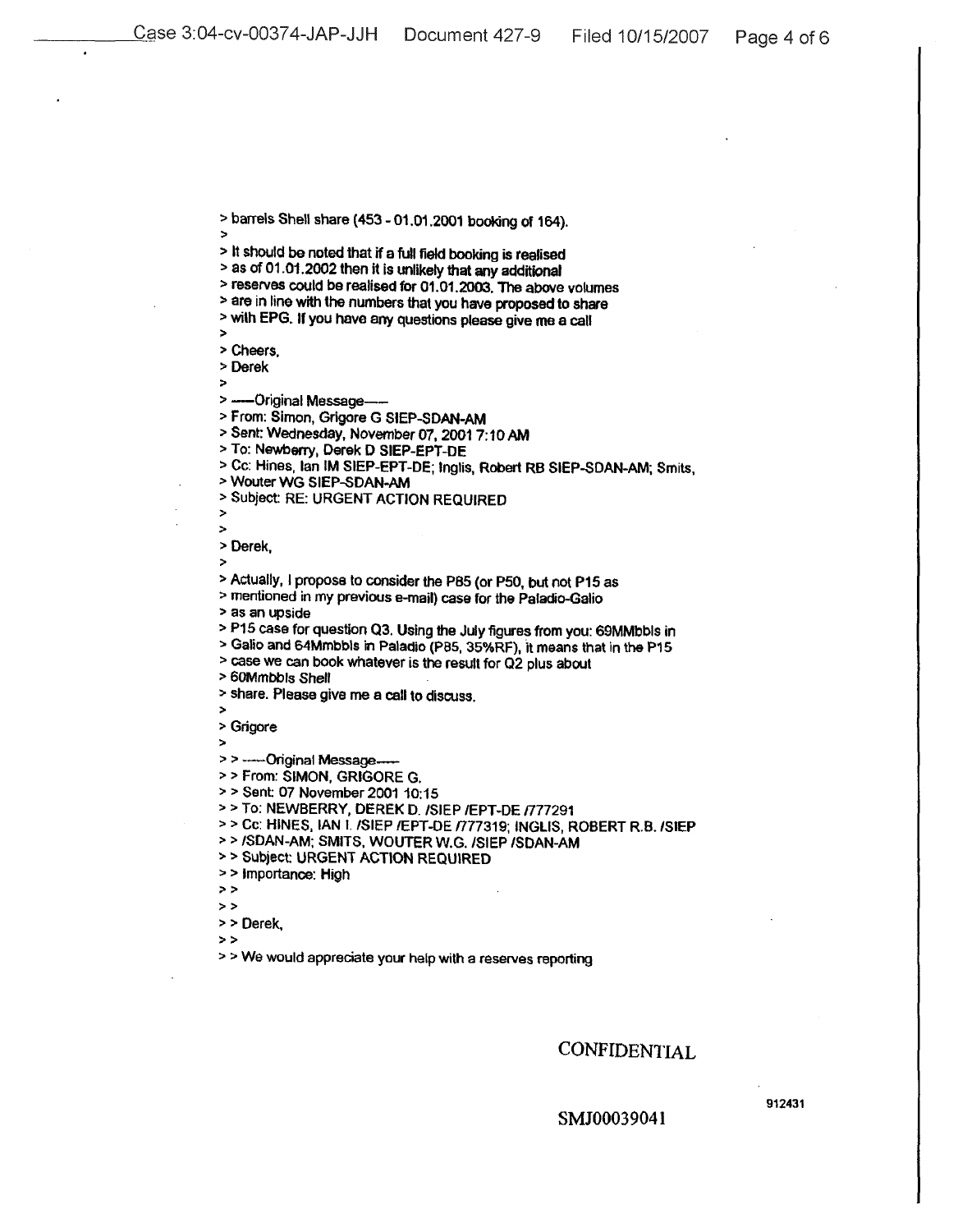>> Reporting in the development area of Block 18 is currently in > > Luanda and I cannot get in touch with him. I would appreciate > > if you could give me your latest reserves estimate, which > > anyhow is much up-to-date than my estimations, As usually, we :> > need this before SPM Dutch time today [It came yesterday from :> > EPG. see belOW). > > Sony for the short notice. :»  $>$  1 guess that for Q1 - Q2 we will stick on the > > Plutonio-Cobalto area only, while for Q3 if God is making a :> > mirade we can put the Paladio-Galio P15 case. Please let me :> > know your thoughts.  $\geq$ :> > Your help is appreciated. Thanks! :» >> Grigore  $>$   $>$  $>$ >>> -----Original Message-:> > > From: DUHON, CHRIS C. :> > > Sent: 06 November 2001 08:06 >>> To: INGLIS, ROBERT R.B.; SIMON, GRIGORE G. > > > Subject: FW: EPG proved reserves bookings in 2001 - your > > > action required  $\rightarrow$   $\rightarrow$  $>$   $>$ > > > Rob, Grigore,  $\geq$  $>$  > As you probably know, the Group is currently expecting to  $>$  >  $>$  fall short of its 2001 proved reserves replacement target.  $\ge$   $>$   $>$  Within that context it is once the more important that we  $\ge$   $>$   $>$  give as accurate as possible a forecast, with due description  $>$  >  $>$  of uncertainties, to Excom to allow them to steer the > > > business. The fact that EPG is overall delivering its  $>$  > reserves promise is nice, but not enough.<br>> > > > > > Frits Eulderink has compiled the latest proved reserves > > > numbers in attached spreadsheet, as well as raised some key > > > questions from Reserves Co-ordinator Leigh Yaxley for > > > consideration. I would like to ask you to urgently a) review > > > the numbers for your area, b) answer the area specific :> > > questions raised in the spreadsheet, and c) tevert for your > > > areas of responsibility with answers to:  $5.5.5$  $>$  >  $>$  Q1: What reserves booking (oil and gas) for 2001 is nearly a

>> issue ASAP. Wouter, who is looking after the Reserves

## CONFIDENTIAL

912431

### SMJ00039042